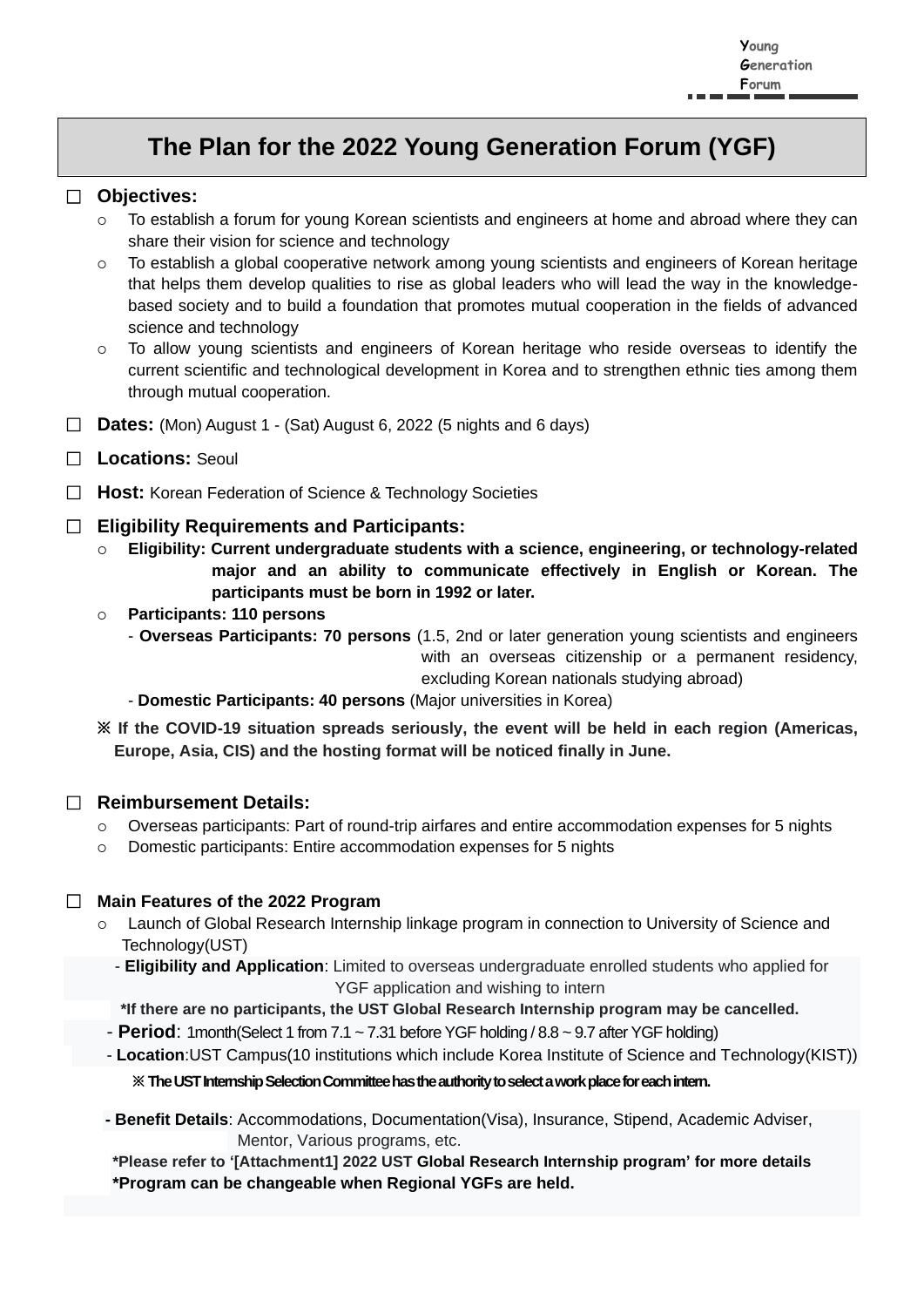### □ **Schedule (Plan):**

| Date           | Programs                                                                                                                                                                                                |
|----------------|---------------------------------------------------------------------------------------------------------------------------------------------------------------------------------------------------------|
| (Mon) August 1 | Registration, Ice Breaking, Opening Ceremony, Key Note Lecture, Presentations of<br>student representatives by Country, Booth Session by Country, Group Discussions by<br>Major/Subject, Welcome Dinner |
| (Tue) August 2 | Presentations on Group Discussions by Major/Subject, YGF/YPF Networking, Youtube<br>Shorts Production Contest, Korean Culture & Science and Technology Convergence<br>Forum, Networking Dinner          |
| (Wed) August 3 | Visit to Daejeon Research Institute/Enterprise, Excursions to Korea Advanced Institue<br>of Science and Technology (KAIST)                                                                              |
| (Thu) August 4 | Cultural Tours (Korean Folk Village, War Memorial, National Museum of Korea)                                                                                                                            |
| (Fri) August 5 | Industrial Inspection (Yeoju SK Hynix or LG Science Park), Cultural Tours (Yeoju Silleuk<br>Temple or Ganghwa Island), YGF Review(Survey, Certificates Presentation, Video<br>Screening, etc)           |
| (Sat) August 6 | Check-out & Dismissal                                                                                                                                                                                   |

**※ Schedule is subject to change.** 

# **Detailed Forum Schedule (Plan)**

| Mon, Aug 1 | $09:00 - 10:00$ | Registration & Ice Breaking                                 |
|------------|-----------------|-------------------------------------------------------------|
|            | $10:00 - 10:30$ | Opening Ceremony (Opening Address, YGF Introductory Video   |
|            |                 | Screening, Group Photo)                                     |
|            | $10:30 - 11:00$ | Key Note Lecture                                            |
|            | $11:00 - 12:00$ | Presentations of student representatives by Country         |
|            | $12:00 - 13:00$ | Luncheon and Check-in                                       |
|            | 13:00 - 14:00   | <b>Booth Session by Country</b>                             |
|            | 14:00 - 16:00   | Group Discussions by Major                                  |
|            | 16:00 - 16:30   | <b>Break</b>                                                |
|            | 16:30 - 18:30   | <b>Group Discussions by Subject</b>                         |
|            | 18:30 - 19:30   | <b>Welcome Dinner</b>                                       |
|            | $19:30 - 20:30$ | <b>Talent Show</b>                                          |
|            |                 |                                                             |
| Tue, Aug 2 | 09:00 - 10:30   | Presentations on Group Discussions by Major                 |
|            | $10:30 - 11:00$ | <b>Break</b>                                                |
|            | $11:00 - 12:30$ | Presentations on Group Discussions by Subject               |
|            | 12:30 - 13:30   | Luncheon                                                    |
|            | 13:30 - 14:30   | <b>YGF/YPF Networking</b>                                   |
|            |                 | * Expansion of exchange through meeting between seniors and |
|            |                 | <b>Juniors</b>                                              |
|            |                 |                                                             |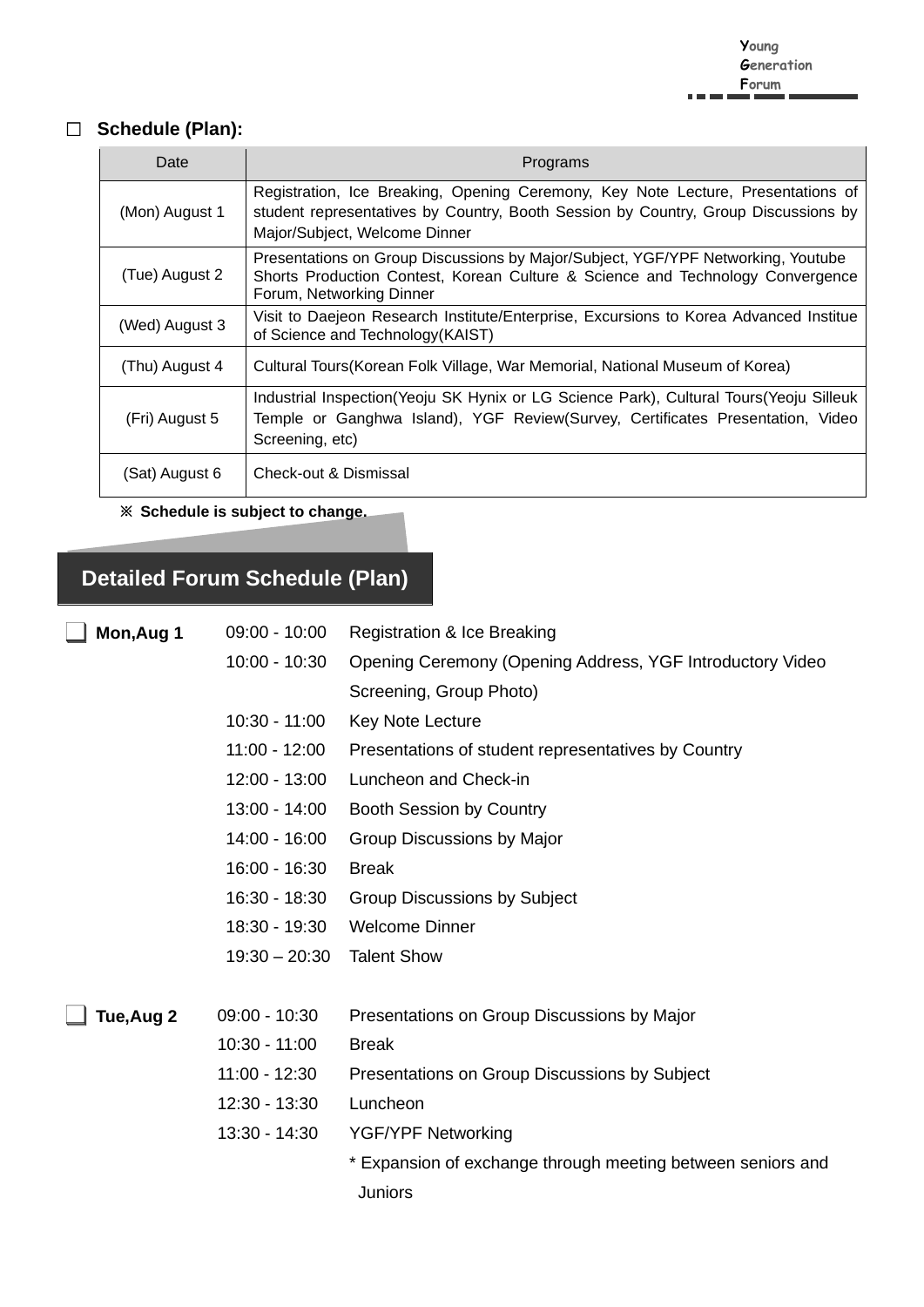|  | Young      |
|--|------------|
|  | Generation |
|  | Forum      |

|  | 14:30 - 17:00 | <b>Youtube Shorts Production Contest</b> |
|--|---------------|------------------------------------------|
|--|---------------|------------------------------------------|

- 17:00 18:30 Korean Culture & Science and Technology Convergence Forum \* Discussion on ideas for convergence of culture and science technology between participants and students majoring in Korean studies or humanities in Korea
- 18:30 19:30 Networking Dinner
- **Wed, Aug 3** 07:00 09:30 Move to Daejeon Institutions
	- 09:30 10:30 Group Tour 1 (Visit to Daejeon Research Institutes)
	- 10:30 11:30 Group Tour 2 (Visit to Daejeon Research Institutes)
	- 11:30 12:30 Group Tour 3 (Visit to Daejeon Research Institutes)
	- 12:30 13:30 Lunch
	- 13:30 14:00 Move to KAIST
	- 14:00 15:00 Excursion to KAIST
	- 15:00 18:30 Visit to Daejeon Enterprise (Ventures)
	- 18:30 19:30 **Dinner**
	- 19:30 21:30 Arrive in Seoul

- **Thu, Aug 4** 08:30 09:30 Move to Korean Folk Village
	- 09:30 11:00 Excursion to Korean Folk Village (Including Cultural Experience)
	- 11:30 12:30 Lunch
	- 12:30 13:30 Move to Yongsan War Memorial
	- 13:30 15:30 Visit to Yongsan War Memorial
	- 15:30 16:00 Move to National Museum of Korea
	- 16:00 18:30 Visit to National Museum of Korea
	- 18:30 19:30 **Dinner**
	- 19:30 20:30 Arrive at the hotel

**Fri, Aug 5** 08:30 - 09:30

- Move to Yeoju SK Hynix or LG Science Park
- 09:30 11:30 Visit to Yeoju SK Hynix or LG Science Park
- 11:30 12:30 Lunch
- 12:30 13:30 Move to Yeoju Silleuk Temple or Ganghwa Island
- 13:30 15:30 Excursion to Yeoju Silleuk Temple or Ganghwa Island
- 15:30 17:00 Move back to the hotel
- 17:00 18:00 YGF Review(Survey, Certificates Presentation, Video Screening, etc.)
- 18:00 19:00 **Dinner**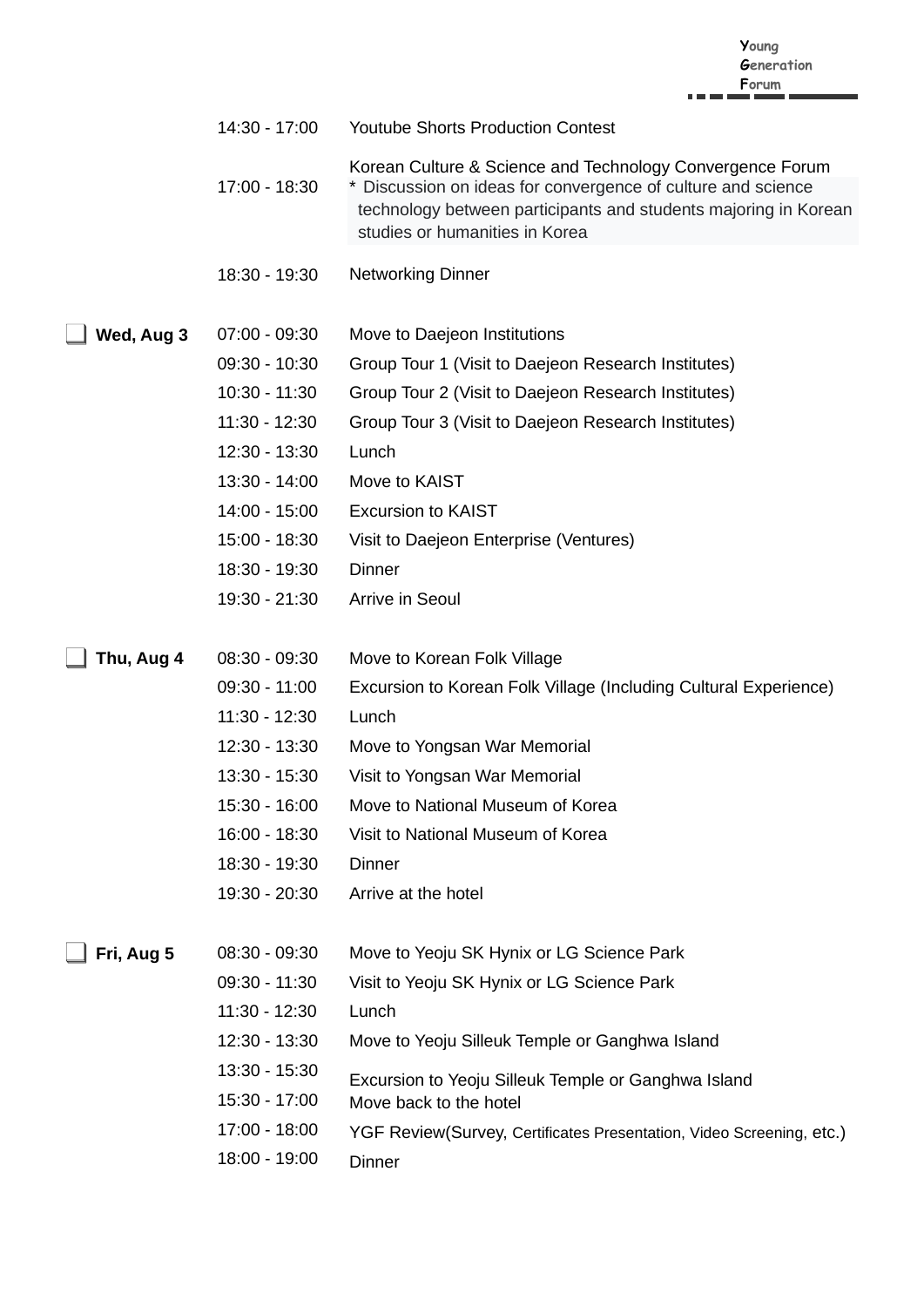#### **Sat, Aug 6** 09:00 - 10:00 Hotel Check-out & Dismissal

\*The Detailed Program Schedule can be changed

Attachment 1. Outline of 2022 University of Science and Technology(UST) Global Research Internship Program

2. Application for the UST Global Research Internship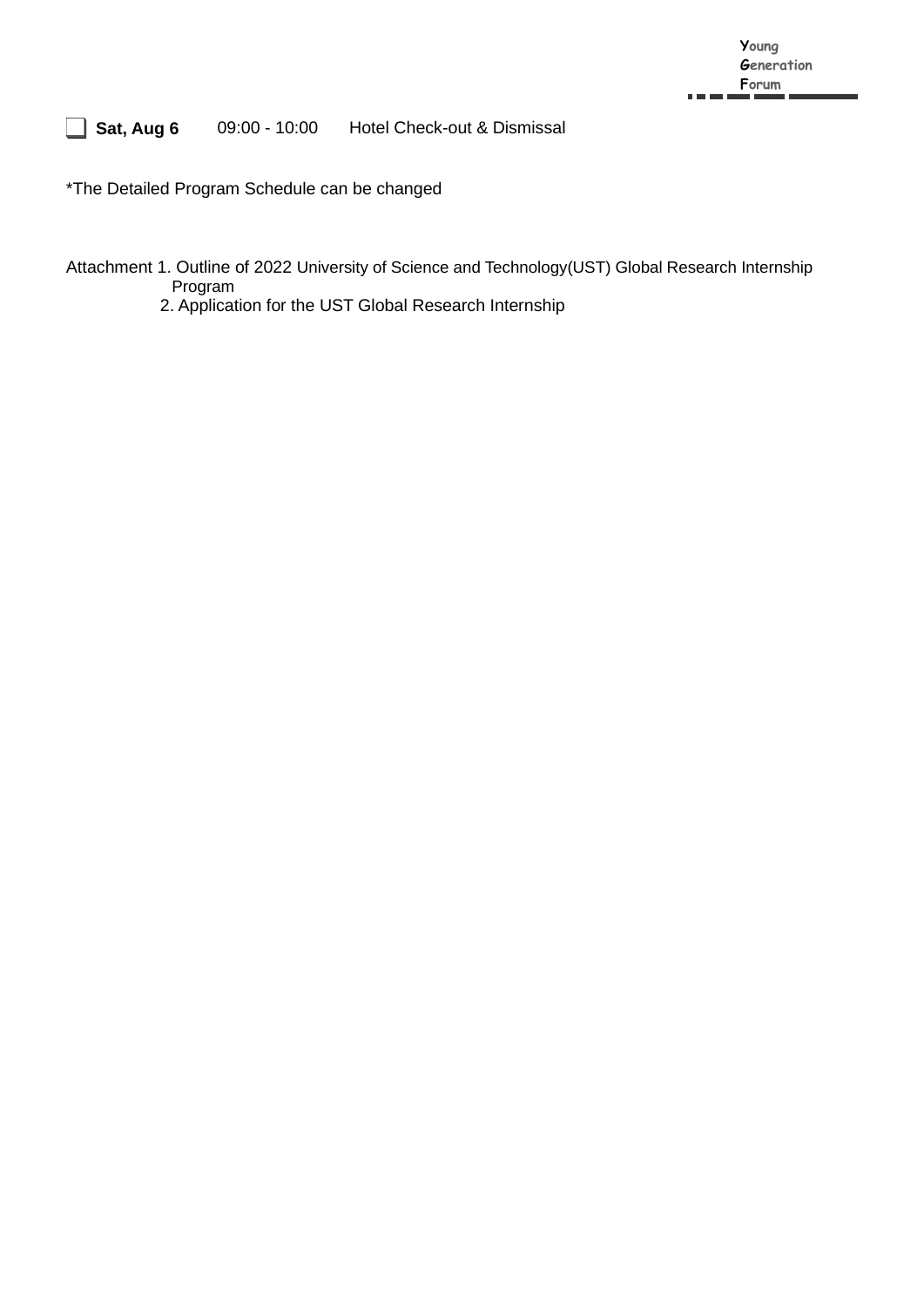[Attachment 1] Outline of 2022 University of Science and Technology(UST) Global Research Internship Program

# 2022 UST Global Research Internship Program

## **Purpose of the Program**

∘ **UST Global Research Internship** aims to provide talented international students with opportunities to experience unique education system of UST centered on field research by participating in the research project at one of our campuses as an intern.

## **Period: 1month(Select 1 from 7.1 ~ 7.31 before YGF holding / 8.8 ~ 9.7**

## **after YGF holding)**

## **Eligibility: Enrolled domestic and foreign undergraduate and master's**

## **students who have any of the following**

∘ Overseas Koreans who have completed elementary, middle, high school or equivalent education in a foreign country

∘ Foreigners who are enrolled or graduates of universities that have signed MOUs at home and abroad

| Type                                     | <b>Overseas Korean</b>                | <b>Foreigner</b>                       |
|------------------------------------------|---------------------------------------|----------------------------------------|
| <b>Nationality</b>                       | Irrelevant                            | Foreign nationality                    |
| <b>University</b>                        | <b>Foreign University</b>             | University in Korea or Foreign country |
| <b>Academic Program</b>                  | Undergraduate or Master's             |                                        |
| <b>School Status</b>                     | Enrolled, Leave of absence, Graduated |                                        |
| <b>Additional</b><br><b>Requirements</b> | Graduated foreign high school         |                                        |

## **Benefits**

| <b>Type</b>          | <b>Support Entity</b> | <b>Details</b>                                              |
|----------------------|-----------------------|-------------------------------------------------------------|
| <b>Air Fare</b>      | <b>KOFST</b>          | Part of round-trip airfares (only for a intern from abroad) |
| <b>Documentation</b> | UST                   | Documents for visa application (if applicable)              |
| <b>Insurance</b>     | UST                   | Same coverage as for foreign students of UST                |
| <b>Stipend</b>       | UST                   | 1,000,000 KRW each month                                    |
| <b>Orientation</b>   | JST                   | Basic education to deepen comprehension about UST           |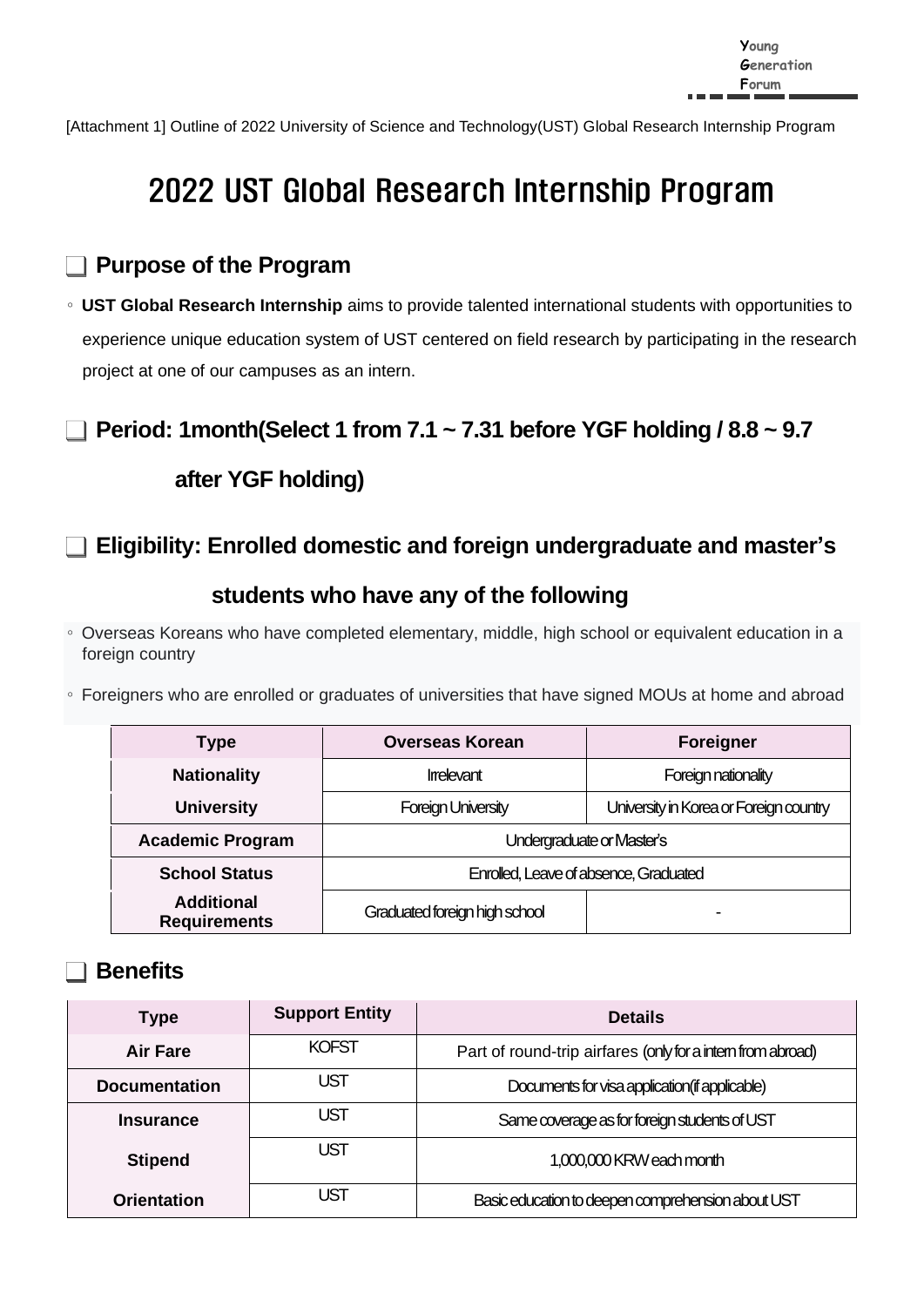**Young Generation Forum**

| <b>Type</b>                          | <b>Support Entity</b> | <b>Details</b>                                                                                    |
|--------------------------------------|-----------------------|---------------------------------------------------------------------------------------------------|
| <b>Completion</b><br><b>Ceremony</b> | <b>UST</b>            | Sharing results and providing admission information through result<br>announcement                |
| <b>Field Trip</b>                    | UST                   | Major Korean Cultural Facilities tour program                                                     |
| <b>Accommodations</b>                | UST/Campus*           | In case of expenses, individual burden from the stipend<br>(Priority Support for UST dormitories) |
| <b>Academic Adviser</b>              | Campus                | Field research guidance by a UST faculty member                                                   |
| <b>Mentor</b>                        | Campus                | Mentoring by a UST student or a researcher                                                        |

\* In the case of areas other than Daejeon, campus dormitory support is provided depending on the Situation, and will be noticed in advance if it is not available.

## **Procedure**

- ∘ (March ~ April) 1. Announcement and demand survey(Campus and advisor)
	- 2. Application submission(applicant)
- ∘ (April ~ May) 3. Student selection screening(Professor)
	- 4. Announcement of successful candidates
- ∘ (June ~ August) 5. Student admission and initiation ceremony

6. Internship

※ **Participation and support for work in national research projects of each research institution during internship**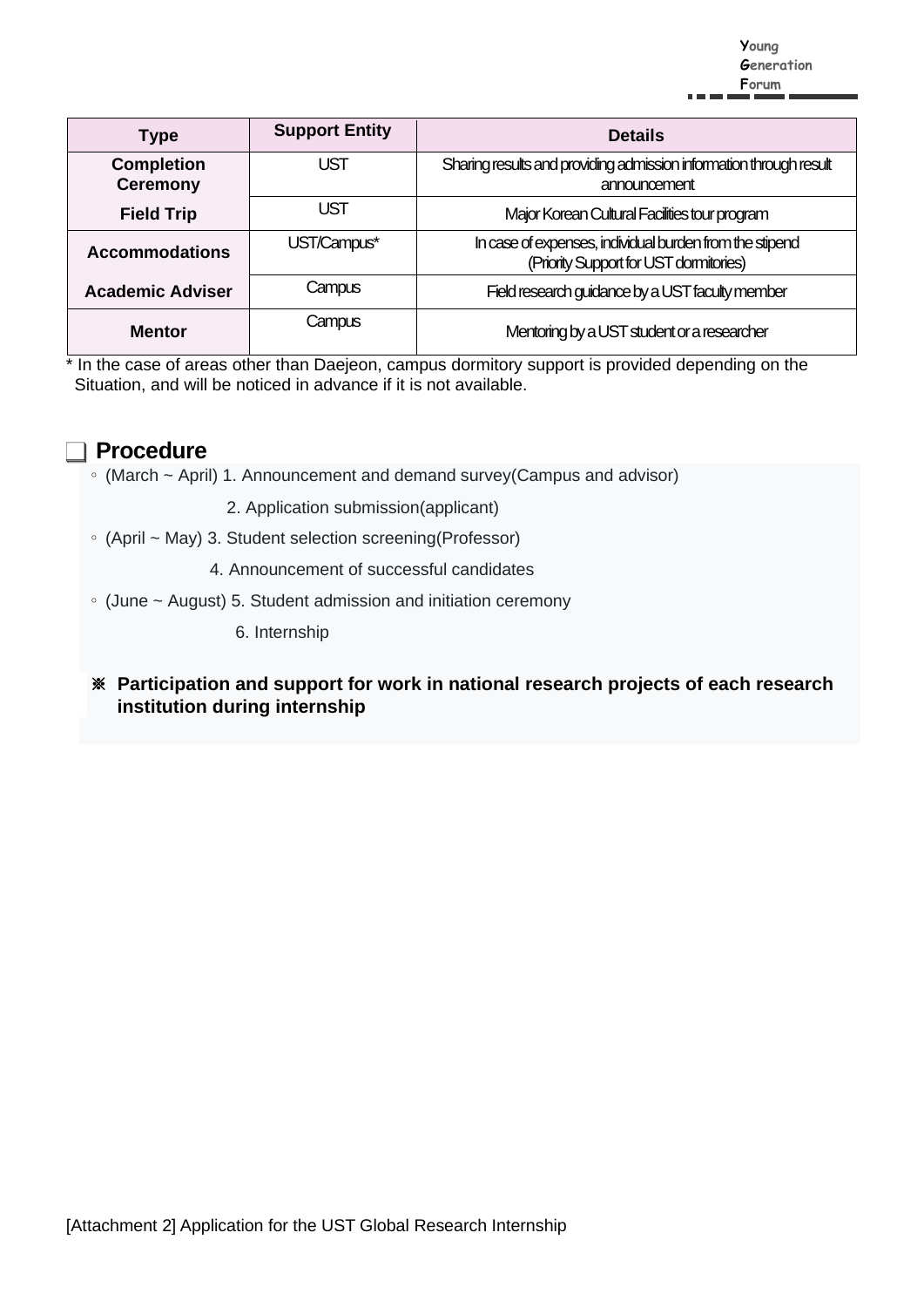# **Application for the UST Global Research Internship**

#### ▣ Personal Information

| Name<br>(English)                                  |                           | Name<br>(Korean)                          | Write only if you have                  |
|----------------------------------------------------|---------------------------|-------------------------------------------|-----------------------------------------|
| Nationality                                        |                           | Country of<br>Residence<br>(Currently)    |                                         |
| Date of Birth                                      | MM / DD / YYYY            | Possession<br>of Valid<br>Korean Visa     | Y / N                                   |
| Course<br>at School<br>(Currently)                 | (Bachelor's /<br>Masters) | <b>Status</b><br>at School<br>(Currently) | (Registered /<br>On a leave of absence) |
| University 1<br>(Bachelor's)                       |                           | Major 1<br>(Bachelor's)                   |                                         |
| University 2<br>(Master's)                         | Write only if you have    | Major 2<br>(Master's)                     | Write only if you have                  |
| Phone<br>Number                                    |                           | E-mail<br>Address                         |                                         |
| Choice of<br>Campus<br>(School) for<br>Internship  |                           | Not Necessary                             |                                         |
| Choice of<br>Academic<br>Advisor for<br>Internship |                           | Not Necessary                             |                                         |

※ *The name written in English should be the same as the name written in the passport.*

※ *All applicants need to be aware that by submitting your applications, you are agreeing to that the personal information you provided will be retained and used in accordance with the relevant university rules. Collected personal information will be used to operate this internship program only.*